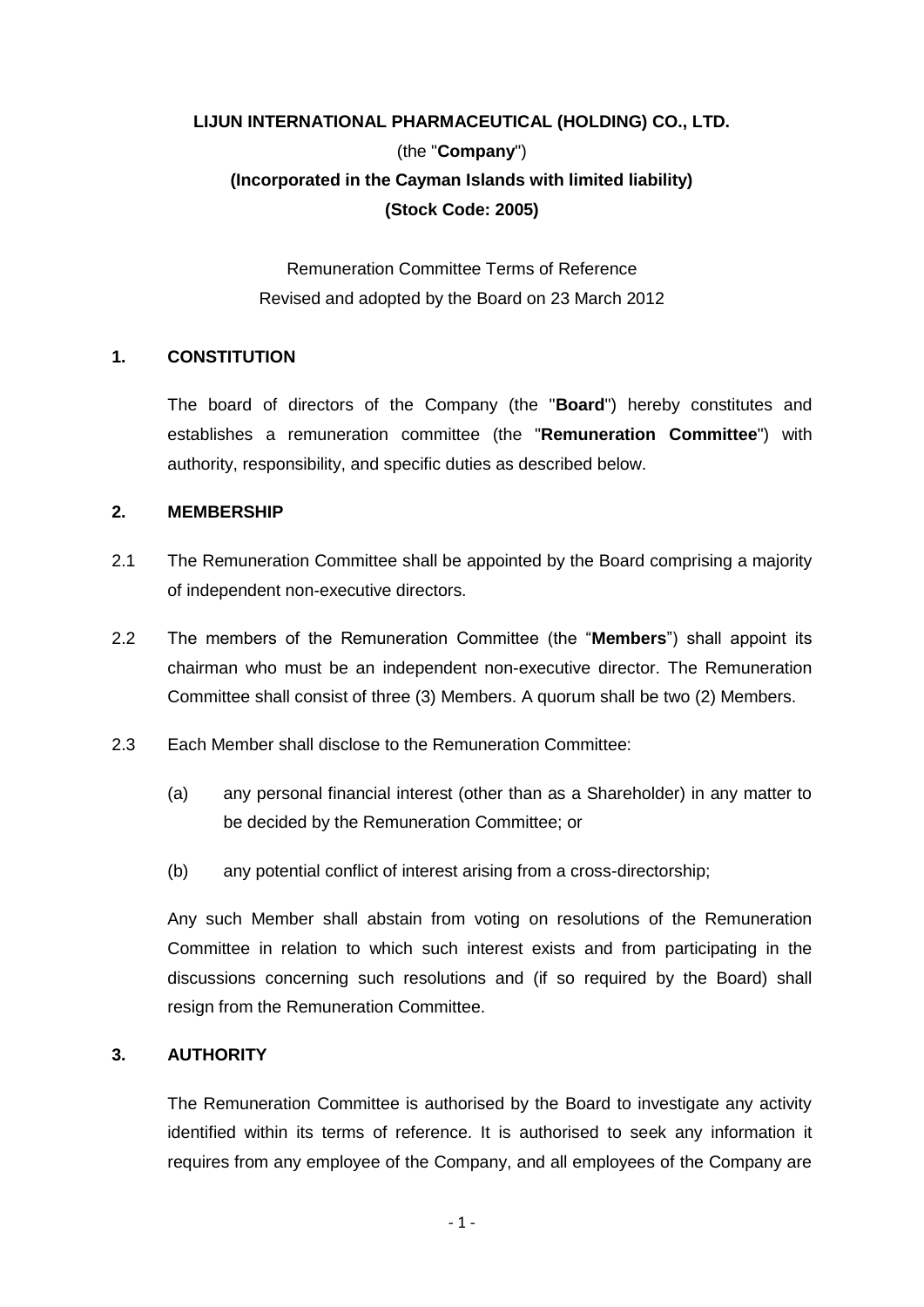directed to co-operate with any request made by the Remuneration Committee. The Remuneration Committee is authorised by the Board to consult the chairman and/or the chief executive officer of the Company about their remuneration proposals for other executive directors. The Remuneration Committee should have access to independent professional advice if necessary. The Remuneration Committee shall be provided with sufficient resources to perform its duties.

# **4. DUTIES**

- 4.1 The duties of the Remuneration Committee shall be:
	- (a) to make recommendations to the Board on the Company's policy and structure for all directors and senior management remuneration and on the establishment of a formal and transparent procedure for developing remuneration policy;
	- (b) to review and approve the management's remuneration proposals with reference to the Board's corporate goals and objectives;
	- (c) to make recommendations to the Board on the remuneration packages of individual executive directors and senior management, including benefits in kind, pension rights and compensation payments, including any compensation payable for loss or termination of their office or appointment;
	- (d) to make recommendations to the Board on the remuneration of non-executive directors;
	- (e) to consider salaries paid by comparable companies, time commitment and responsibilities and employment conditions elsewhere in the Group;
	- (f) to consider and approve the grant of share options to eligible participants pursuant to the share option scheme of the Company;
	- (g) to review and approve compensation payable to executive directors and senior management for any loss or termination of office or appointment to ensure that it is consistent with contractual terms and is otherwise fair and not excessive;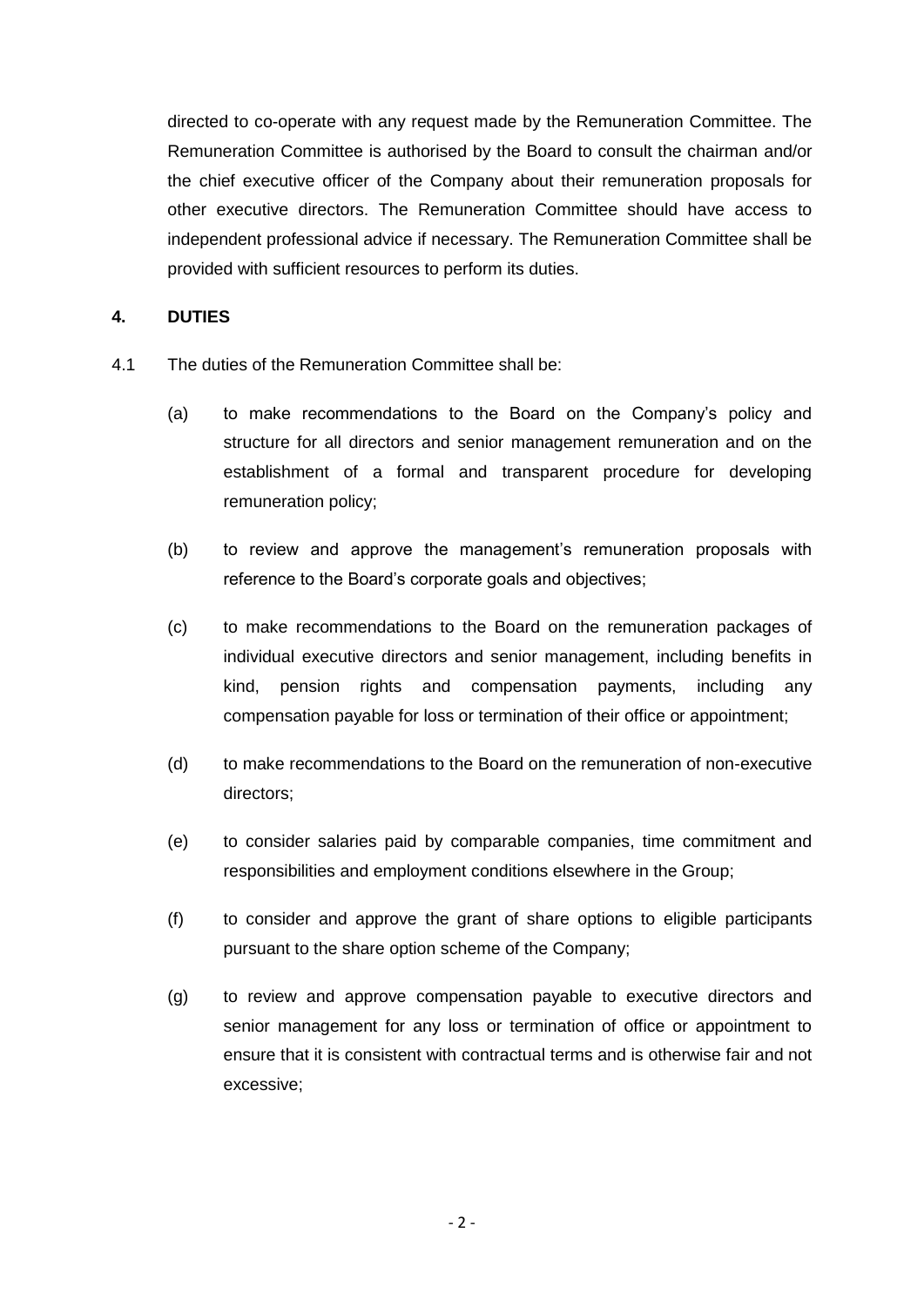- (h) to review and approve compensation arrangements relating to dismissal or removal of directors for misconduct to ensure that they consistent with contractual terms and are otherwise reasonable and appropriate;
- (i) to ensure that no director or any of its associates is involved in deciding his own remuneration; and
- (j) to keep the Board fully informed of its actions.
- 4.2 For the purpose of this term of reference, "senior management" should refer to the same persons as referred to in the Company's annual report and is required to be disclosed under paragraph 12 of Appendix 16 to the Rules Governing the Listing of Securities on The Stock Exchange of Hong Kong Limited (the "Stock Exchange").
- 4.3 In carrying out its duties under this terms of reference, the Remuneration Committee should:
	- (a) provide the packages needed to attract, retain and motivate directors of the quality required to run the Company successfully, without paying more than necessary;
	- (b) be sensitive to the wider scene, including pay and employment conditions elsewhere, especially when determining annual salary increases;
	- (c) ensure that a significant proportion of the executive directors' remuneration links rewards to corporate and individual performance; and
	- (d) ensure that share options (if any) are offered in accordance with the Rules Governing the Listing of Securities on the Stock Exchange (as amended from time to time).
- 4.4 If 4.1(c)(ii) is adopted, where the Board resolves to approve any remuneration or compensation arrangements with which the Remuneration Committee disagrees, the Board shall disclose the reasons for its resolution in its next Corporate Governance Report.

# **5. FREQUENCY OF MEETINGS**

Meetings shall be held as and when appropriate, but at least annually.

# **6. ATTENDANCE**